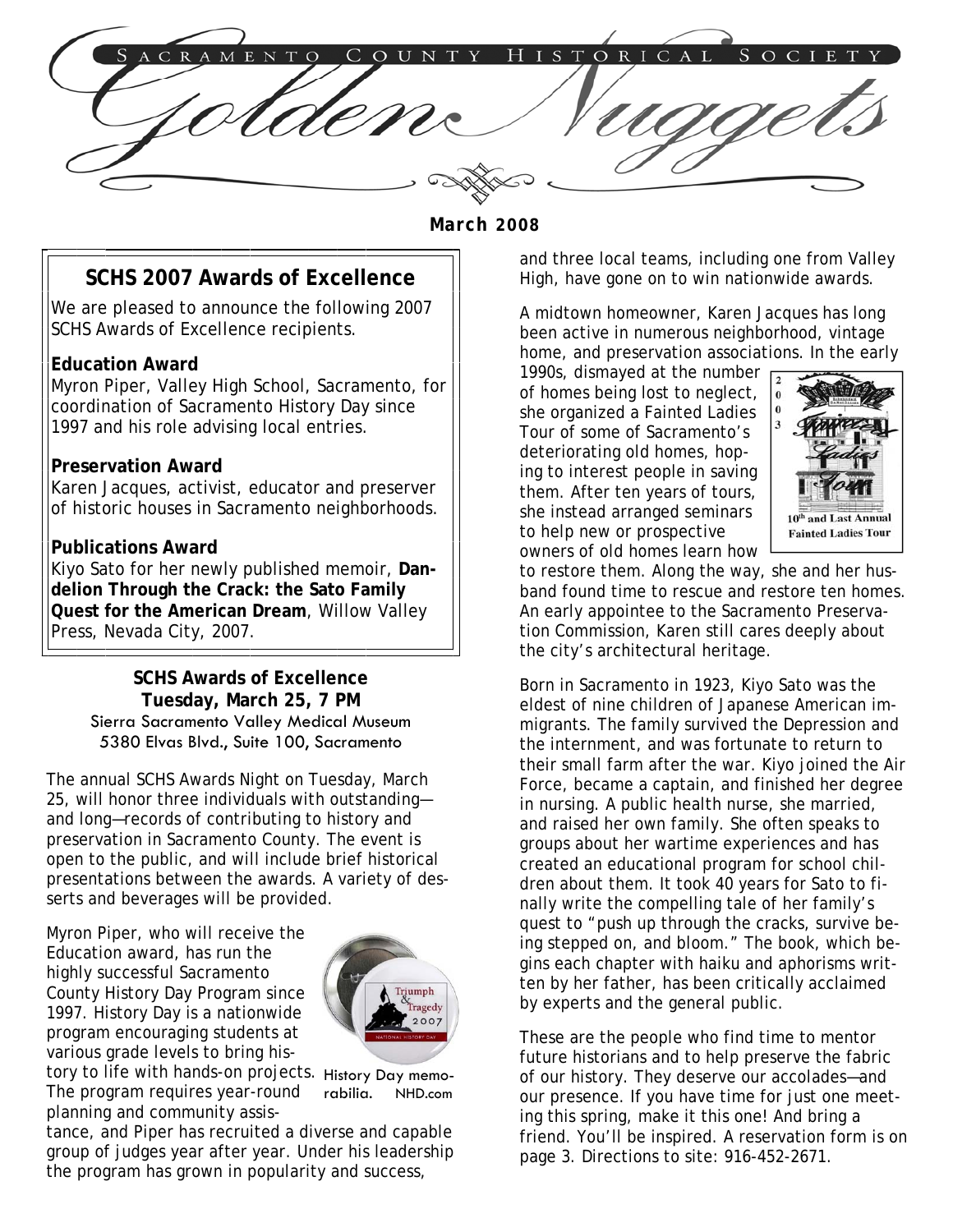### **Sacramento, Birthplace of the Motion Picture Industry**  By Pat Turse

Since we just witnessed the 80th anniversary of the Academy Awards, it seems rather appropriate to look back at how our beloved motion picture business began. As a fair number of history buffs reading this already know, we don't have to look very far. It all began right here in Sacramento in 1872 at a race track at Agricultural Park—later the State Fair—near what is now Boulevard Park. Central Pacific Railroad chief executive and former governor Leland Stanford first brought photographer Eadweard (the artist's adapted version of Edward) Muybridge to the track to photograph Stanford's prize trotter horse, Occident.

Muybridge's recent images of Yosemite had made him famous. Stanford hired him to photograph the 8th and N Street home he had just finished extensively renovating and expanding. But as a very serious student of equine anatomy, Stanford also wanted Muybridge to photograph Occident in full trot. He hoped the photos would prove that as the horse trotted, all four of his feet were at some point simultaneously off the ground.

Muybridge had never attempted photographing motion. Stanford had no experience training race horses before buying the cart horse with good bloodlines who became the record-

<u>the the company of the company of the company of the company of the company of the company of the company of the company of the company of the company of the company of the company of the company of the company of the com</u>

setting Occident. The photographer and the railroad baron turned out to be a match made for Hollywood. Maybe somebody should pitch this story? Despite Muybridge's misgivings, he shot the photos. They suggested Stanford was correct but were too fuzzy to be sure.

More conclusive photos were taken years later at Stanford's Palo Alto stock farm. By 1880 the technology of photography and projection had finally reached a point where a public exhibition was possible. On May 4 of that year Stanford sponsored what was surely the "World Premier" motion picture exhibition. Held in the San Francisco Art Museum, the big event was promoted in the San Francisco Chronicle theater section. The projection equipment, then called a zoogyroscope, used sequential transparent images placed around the rim of rotating glass disks, then projected onto a screen. Human as well as equine moving images were part of the show.

It was a huge success. The San Francisco Alta called it nothing less than "the foundation of a new method of entertaining people we predict will make the round of the civilized world." The exhibit moved to Paris, the technology was later perfected by Thomas Edison, George Eastman and others, and now we have Youtube. It started here in River City. See Norman & Evie Turorow's The Governor, volume I, chapter 11 for extensive discussion and further references on this subject. –PT

**SCHS New Membership Form (Please give this to a non-member friend; photocopied forms OK)** 

Please, **circle your membership level** 

|                               | <b>Personal Memberships</b> |      | <b>Business &amp; Sponsorship</b> |                                                                                                                                                                                                                                |  |
|-------------------------------|-----------------------------|------|-----------------------------------|--------------------------------------------------------------------------------------------------------------------------------------------------------------------------------------------------------------------------------|--|
|                               | Individual                  | \$35 | Contributing \$100                |                                                                                                                                                                                                                                |  |
|                               | Senior                      | \$30 | Patron                            | \$250                                                                                                                                                                                                                          |  |
|                               | Student                     | \$30 | Gold                              | \$500                                                                                                                                                                                                                          |  |
| Name:________________________ |                             |      |                                   | Address: Analysis and the control of the control of the control of the control of the control of the control of the control of the control of the control of the control of the control of the control of the control of the c |  |
| City:                         |                             |      |                                   | State & ZIP:                                                                                                                                                                                                                   |  |
| Phone: (                      |                             |      |                                   | Email:                                                                                                                                                                                                                         |  |

Please make your check out to SCHS and send with this form to:

SCHS, P.O. Box 160065  $Thank you!!$ Sacramento, CA 95816-0065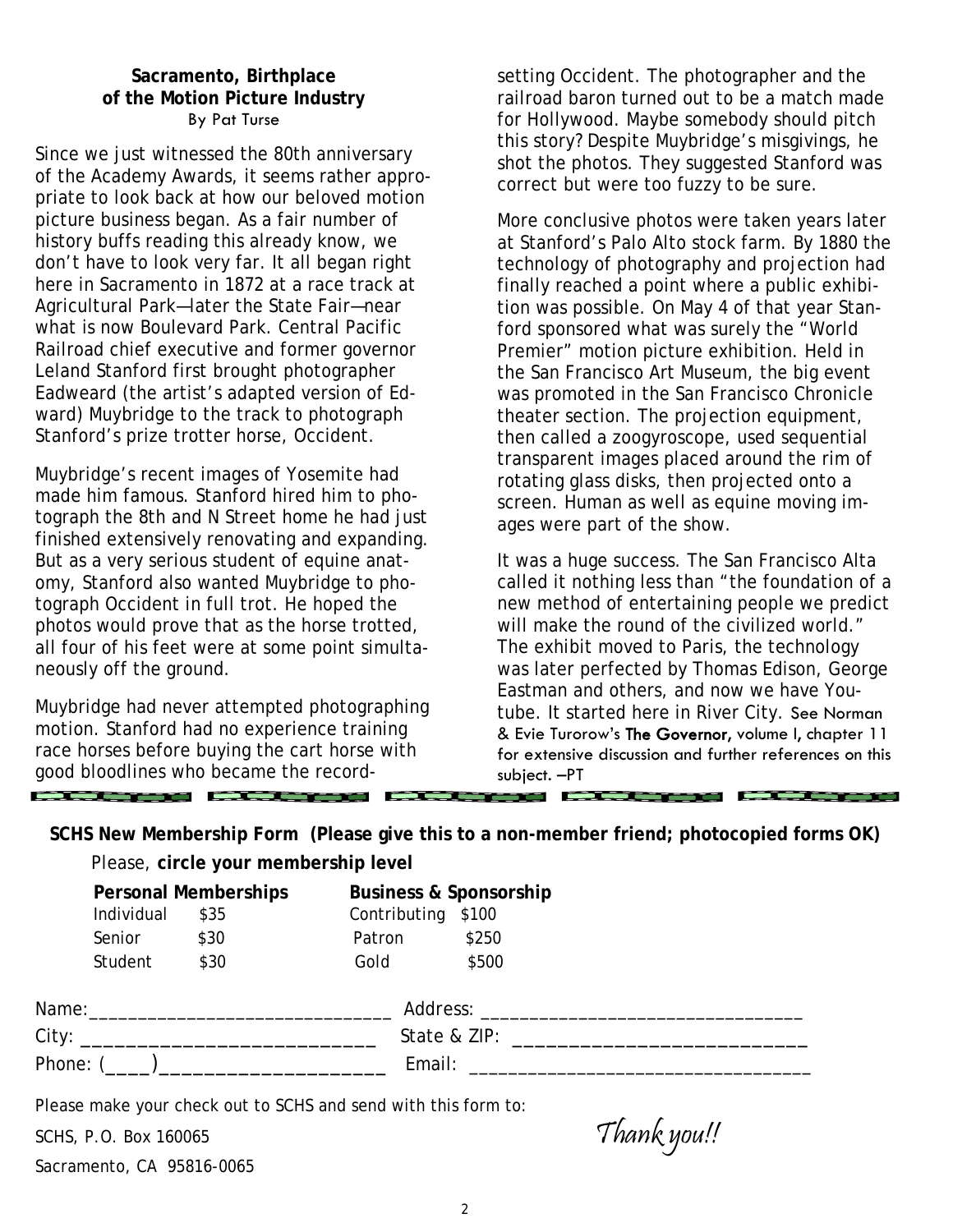| Sacramento County Historical Society Awards Night Dessert Reservation<br>Tuesday, March 25, 7:00 - 8:30 PM, \$8 per person |                                                                                                                                                                                                                                                                                                                                                                                                                                                                       |  |  |  |  |  |
|----------------------------------------------------------------------------------------------------------------------------|-----------------------------------------------------------------------------------------------------------------------------------------------------------------------------------------------------------------------------------------------------------------------------------------------------------------------------------------------------------------------------------------------------------------------------------------------------------------------|--|--|--|--|--|
|                                                                                                                            | Sacramento Sierra Medical Museum, 5380 Elvas, Ste.100, Sacramento 916-452-2671 or info@ssvms.org<br>featuring<br>Award of Excellence Presentations and History Day Highlights<br>along with<br>An Array of Dazzling Desserts, Fresh Fruits, and other Delights                                                                                                                                                                                                        |  |  |  |  |  |
| Sweet! Please sign me up. Reply by Monday, March 18th. No tickets- check in on arrival.<br>cut line<br>Name:____           |                                                                                                                                                                                                                                                                                                                                                                                                                                                                       |  |  |  |  |  |
|                                                                                                                            | Email: Email: Album and the state of the state of the state of the state of the state of the state of the state of the state of the state of the state of the state of the state of the state of the state of the state of the<br><b>Phone:</b> The contract of the contract of the contract of the contract of the contract of the contract of the contract of the contract of the contract of the contract of the contract of the contract of the contract of the c |  |  |  |  |  |
|                                                                                                                            | I need _______ tickets at \$8 each for a total of \$___________, per my enclosed check.                                                                                                                                                                                                                                                                                                                                                                               |  |  |  |  |  |
| <b>SCHS-Awards</b><br>PO Box 160065                                                                                        | Place your check and this form in an envelope addressed to<br>Sacramento, CA 95816-0065                                                                                                                                                                                                                                                                                                                                                                               |  |  |  |  |  |



## **From Canvas to Brick: New Tour of Old Sacramento**

A new tour program is available from the Old Sacramento Living History Program and the Historic Old Sacramento Foundation. The development and expansion of Sacramento from a water-logged tent city to an established city, home of the state capital, is reflected in the varying architecture of Old Sacramento buildings. "From Canvas to Brick" traces the history of Sacramento through the Gold Rush, floods, fires, and becoming the capital to the 1960s redevelopment. Grab your cameras, join a tour group, and learn. The next tour will be on Saturday, March 15, at 1 PM, beginning at 1101 Second St. For more information or to reserve a place on this tour, call 916-445-3101.

# **International Film Festival Includes Japanese-American Experience**

The International Film Festival coming to Sacramento's Crest Theater,1013 K St., in the last week of March includes two original short documentaries that present moving accounts of Japanese-American struggles to maintain home and community in California. **Passing Poston: An American Story** and **Crossroads in Nihonmachi** (Japantown) will be shown as a double feature, on Saturday, March 29 at 1PM.

**Passing Poston** is 60-minute documentary told by four former Japanese internees of Arizona's Poston 'Relocation' Camp. Now in their seventies and eighties, they are still affected by the internment. Sacramento's Kiyo Sato is one of the four who revisited the desert camp. See a video trailer at http://passingposton.com

**Crossroads in Nihonmachi,** 57 minutes, addresses the 1970s battle to preserve San Francisco's dwindling Japanese neighborhood during a decade of steamrolling redevelopment. Some Japanese saw the city's forced renewal attempts as 1942 revisited. Happily, this year is Japantown's 102nd anniversary.

Festival information is available at 916-475- 9616 or www.sacramentofilmfestival.com. Parking at 10 & L garage validated at theater.